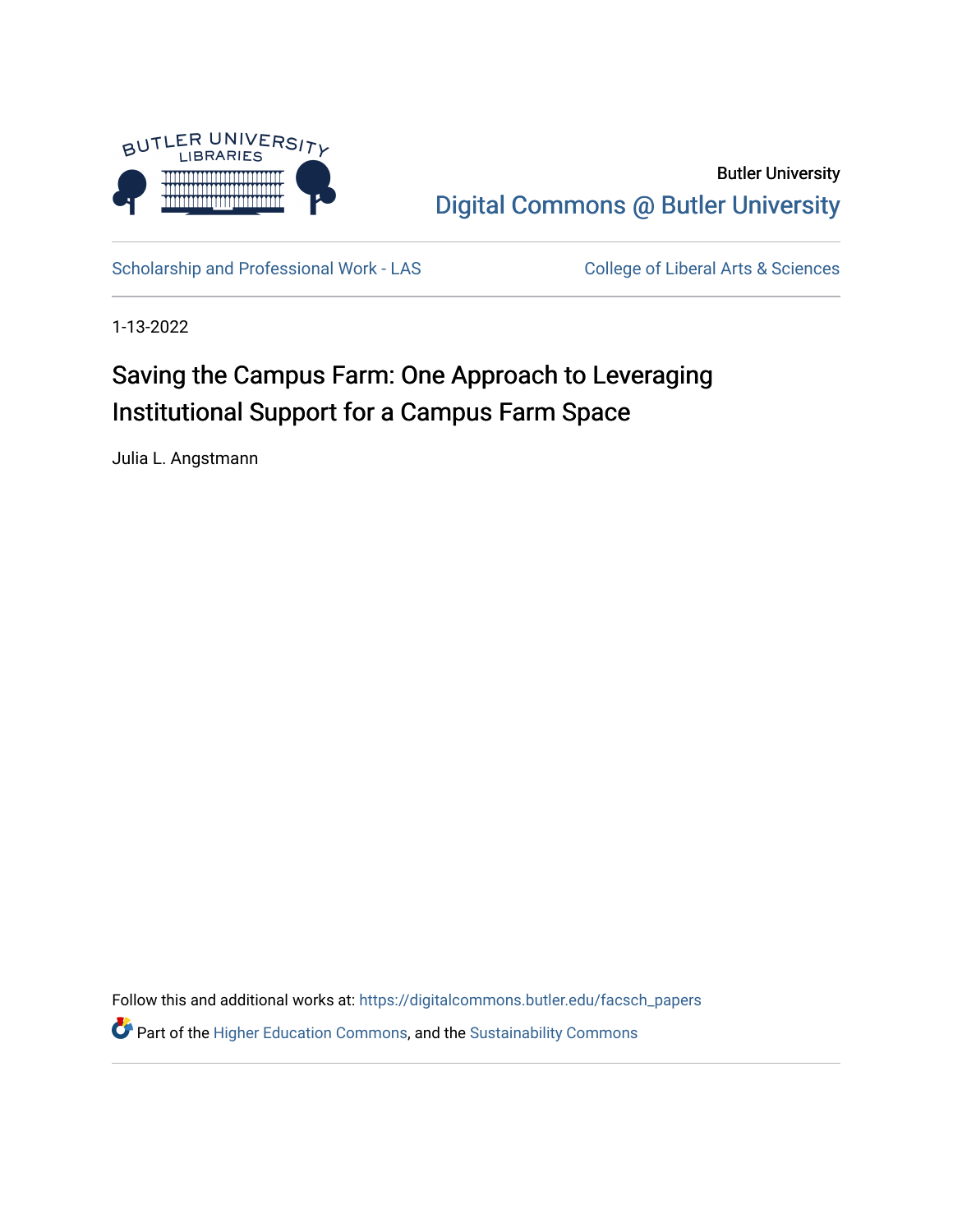## **Saving the Campus Farm: One Approach to Leveraging Institutional Support for a Campus Farm Space**

Julia L. Angstmann

Director, Center for Urban Ecology & Sustainability (CUES) Butler University 4600 Sunset Avenue Indianapolis, Indiana 46208 www.butler.edu/cues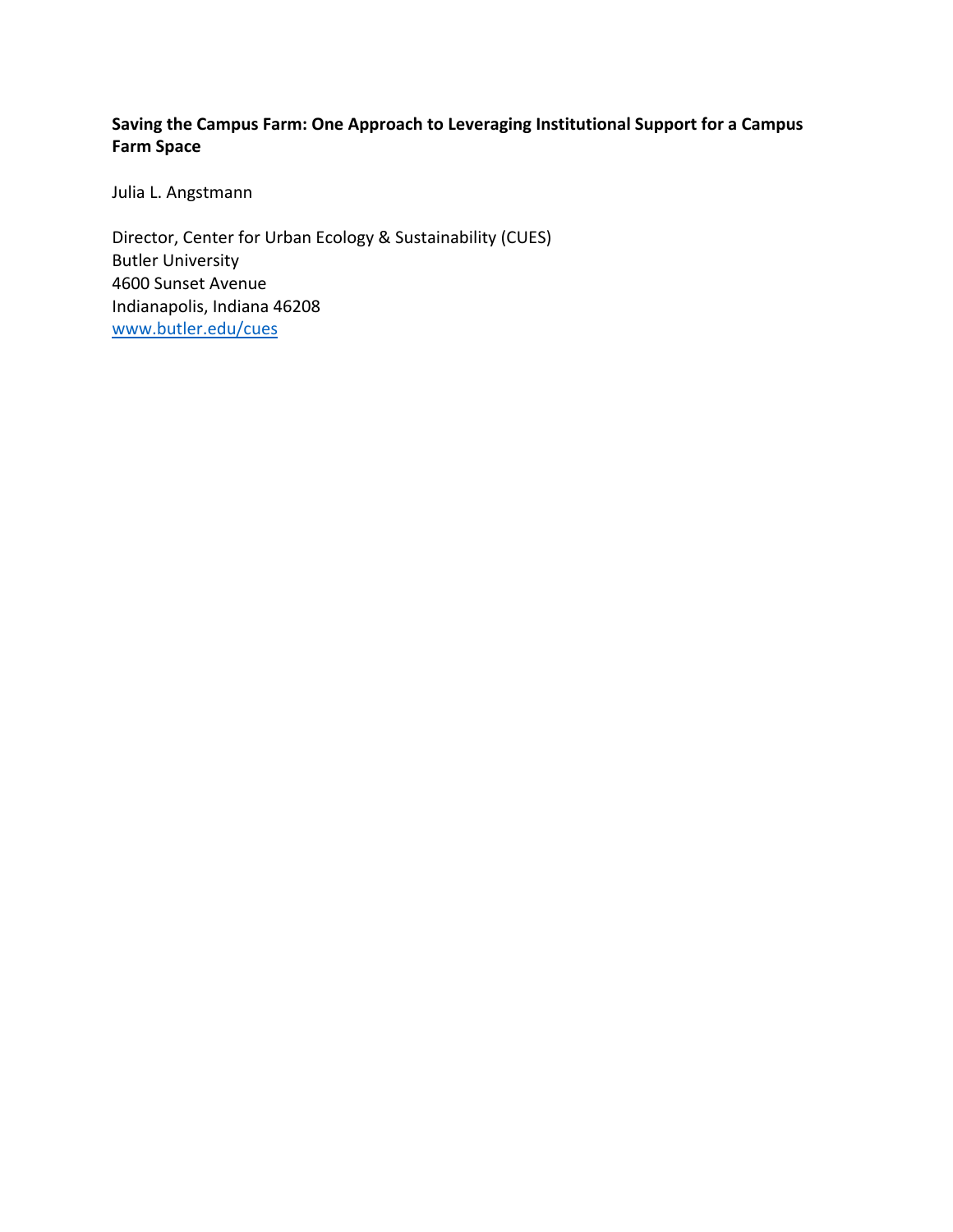## **Problem**

The number of university and college campus farms have increased 13-fold since 1992 to over 300 campuses (LaCharite, 2016). According to reporting by the Association for the Advancement of Sustainability in Higher Education (AASHE) (2018), 80% of campus farm spaces are less than 5 acres in size and 86% are located on campuses with no agriculture school (AASHE, 2018). Campus farms provide a rich interdisciplinary social context of communitybased, sustainable agriculture that spans the entire suite of social and physical sciences as well as non-STEM fields such as business, religious studies, and communication. Yet, the majority of these farm spaces are underutilized in the curriculum, engaging primarily with students majoring in agriculture or sustainability-related degrees and co-curricular programs (Galt et al., 2016; Parr, 2011). This case study posits that a lack of connection to curriculum and the resulting championship of campus farm spaces by faculty, stymies institutional commitments to the long-term funding of campus farm spaces. This document describes an approach taken at a small, liberal arts, primarily undergraduate institution to generate institutional support for the campus farm through the creation of cross-disciplinary undergraduate course modules that use food and farming for a situated learning context.

## **Campus Farm History**

The Farm at Butler was initiated in 2010 by a student group, Earth Charter Butler, with assistance from the Center for Urban Ecology and Sustainability (CUES). The farm began as a quarter-acre plot located on west campus, which is marginal land that is located in a 100-year flood plan and home to intramural fields. In 2011, the CUES received 3-years of funding from the Nina Mason Pulliam Charitable Trust to expand the farm's production footprint to 1-acre, hire a full time farm manager, and create a market farm for the Indianapolis community. Over the next year, the farm manager expanded the farm to its current 1-acre size and established the foundation for nearly a decade of selling products to the local community through a weekly Community-supported Agriculture (CSA) program, weekly farm stand, and restaurant sales. During this time, the focus of the farm's mission was to be a model of urban farming and a source of healthy, fresh, local food for the Indianapolis community.

Educational engagement of the farm was primarily focused upon 1-hour farm tours to community organizations, with little engagement from Butler students, faculty, and staff aside from a handful of paid student workers each year. After two years of struggling to keep farm operations funded after the completion of the 2011-2014 Nina Mason Pulliam Charitable Trust grant, the CUES changed the mission of the farm in 2016 to a three-pronged mission:

- 1. To promote excellence in education and research across the University curriculum,
- 2. To educate Butler University and the Indianapolis community about sustainable agriculture and the local food system, and
- 3. To serve as an example of sustainable urban agriculture through the exploration of local food production.

This mission change was the impetus for reimagining the role of the campus farm to the Butler community.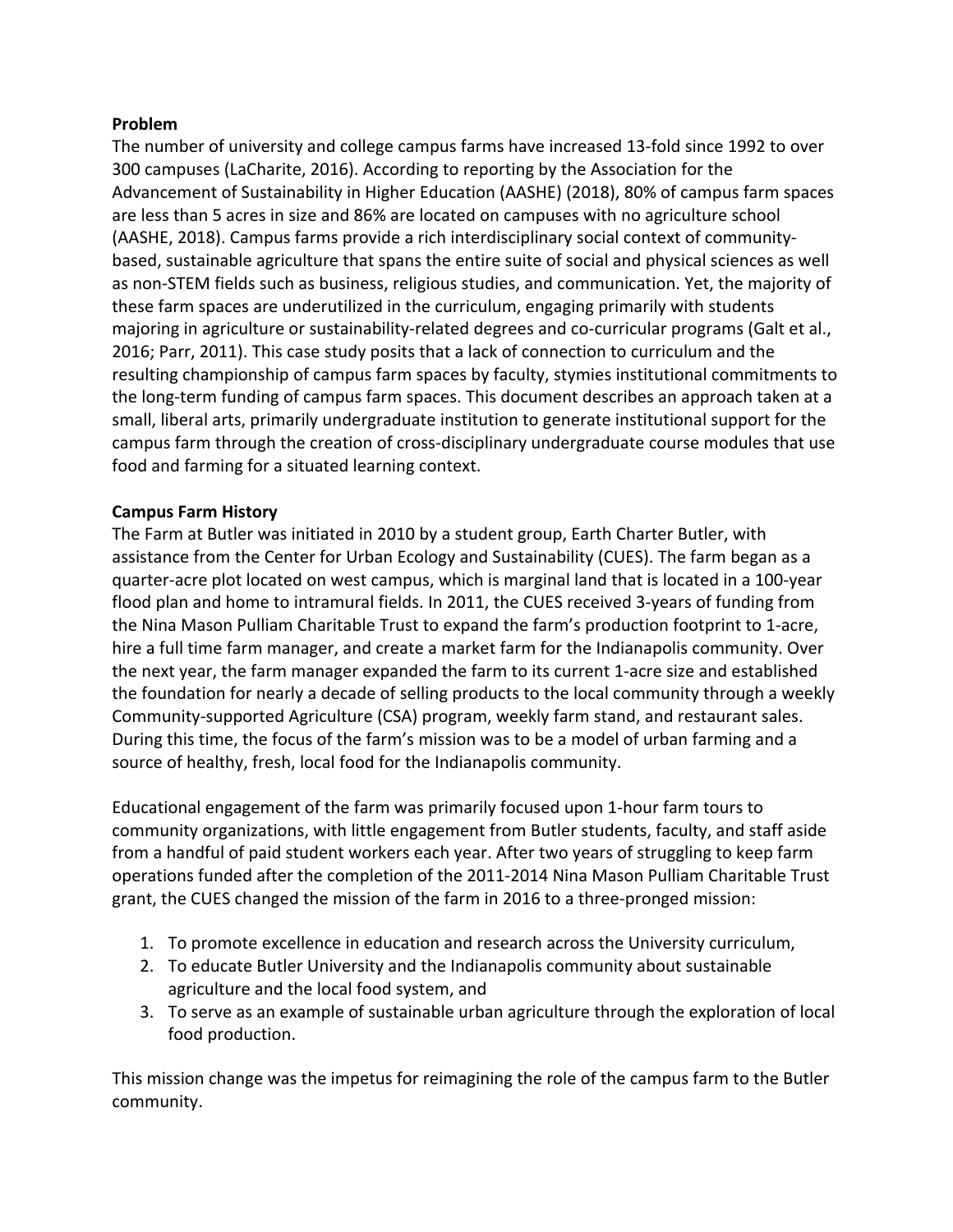## **Challenges**

Because the farm was not a University initiative, i.e., it was started by a student group and developed through external grants, the CUES faced many barriers to acquiring University-wide support for the campus farm. From a strategic perspective, it makes sense that the Administration did not see value in a farm at a University with no agriculture or environmental program until 2015. The activities of the farm were understandably not valued by the institution because they were not engaging with the Butler community in extended and meaningful ways.

Within the first year of employment in 2015, the CUES Director submitted 13 applications to local and federal funders. Nearly all were rejected on the grounds that 1) they don't support businesses or 2) the funding operations should be the responsibility of the institution, whereas funders support innovative, once-off projects. While these funder responses were discouraging, they helped build a case for permanent internal funding of farm operations.

Luckily, the last grant application was awarded, spearheading a project focused upon the development, implementation, and research of farm-situated place-based experiential learning in four science classes. The ultimate goal of this grant, although not explicitly written until now, was to save the campus farm by generating faculty support and curriculum around the space so that the institution as a whole recognized its value to the future of the University.

## **Approach to Saving the Farm**

*\*\*These steps are meant to serve as guideposts, not meant to be prescriptive. Consider assets at your institution and how they might be leveraged.*

The guiding motto for CUES Staff during this effort was, "If the farm goes away, we want the University to feel it."

- 1. **Align approach with University strategic goals.** Of relevance to the campus farm and its potential was the strategic goal: *Create and deliver transformative student- centered learning experiences that prepare graduates to make a meaningful impact in the world.*  All Universities have strategic goals related to curriculum and, often, community engagement. Use them to your advantage.
- 2. **Create a new course, preferably one in the core curriculum.** Aim for courses that are pass/fail or simple to create and implement. The low-hanging course at Butler University was Physical Well Being, a 1-credit hour, pass/fail course part of the core requirement for all students. The creation of a gardening-focused section of this course established the farm manager as an instructor, which helped to secure their position at the University, and created the first ever course using the campus farm. This newly developed core curriculum-required course not only connected students to the farm, but it also added a course to a curricular area in need of offerings. During the pandemic, the course proved that it was resilient to class limitations by continuing to offer the inperson class outdoors when many other course sections were cancelled.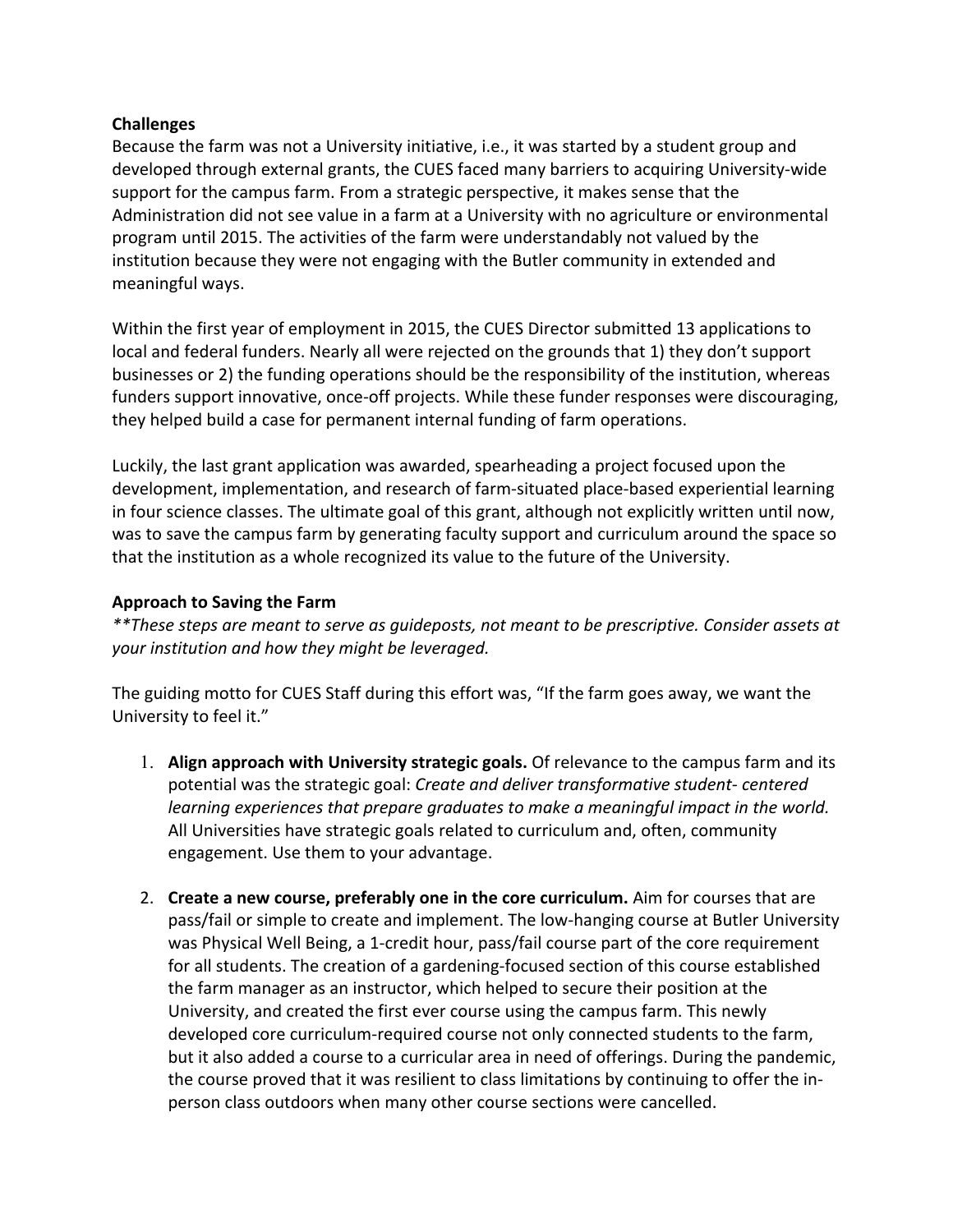3. **Search directory for faculty that teach courses with the potential to be food or farmrelated.** CUES staff initially reached out to 4-5 faculty with which connections had already been established or that taught courses that were identified as relevant to food and farming. These faculty contacts were asked if they would be interested in teaching their course content through the lens of food and/or farming. Copies of course syllabi were then requested in preparation for an initial meeting to discuss specific syllabus areas where food/farming might be implemented.

For example, an introductory biology class was the first selected to explore this approach because the content was relevant and easy to connect to food and farming, but also because the instructor already had a meaningful relationship to the campus farm, as one of the faculty who developed the CUES and its projects. The course syllabus contained a section on biodiversity with an associated arthropod diversity lab and another section on soil biology taught through a soil respiration lab. These labs and the associated lecture and reading content were modified to focus on a food and farm context for these biological concepts, collection of lab data on the campus farm, and interpretation of the data from both a biological and practical farming perspective. Data was useful to farm manager to determine whether his practices were having an impact on the environment (see additional example courses in Appendix A).

**4. Meet individually with identified faculty to discuss ideas.** At this point, once can try to apply for funding to support the development and testing of student learning outcomes. It is not required to continue. Funding helps incentivize faculty, temporarily cover a portion of the farm manager's salary (which was needed at Butler University), and offer additional salary savings and indirect cost recovery (if negotiated) to temporarily support farm operations.

| <b>Item</b>                          | <b>Budget</b>                         |
|--------------------------------------|---------------------------------------|
| <b>Faculty Stipends</b>              | \$2,500 per participant               |
| Farm Manager Salary <sup>1</sup>     | 2.0 months of salary covered by grant |
|                                      | award                                 |
| Project Director Salary <sup>1</sup> | 1.0 months of salary covered by grant |
|                                      | award                                 |
| Indirect Cost Recovery <sup>1</sup>  | A percentage of direct costs in grant |
|                                      | budget                                |

Sample Budget Line for Year 1 from External Funder

 $1$ The farm manager and project director salary and indirect costs recovery were negotiated to be rerouted back to funding the farm manager position to keep farm operations going during the grant award.

**5. Facilitate a faculty-staff learning community (FSLC) with the goal of developing food or farm-related classes or class modules (e.g., multiple weeks of lesson).** Sustainability professionals and the farm manager participate in the FSLC with faculty participants to provide content knowledge to faculty.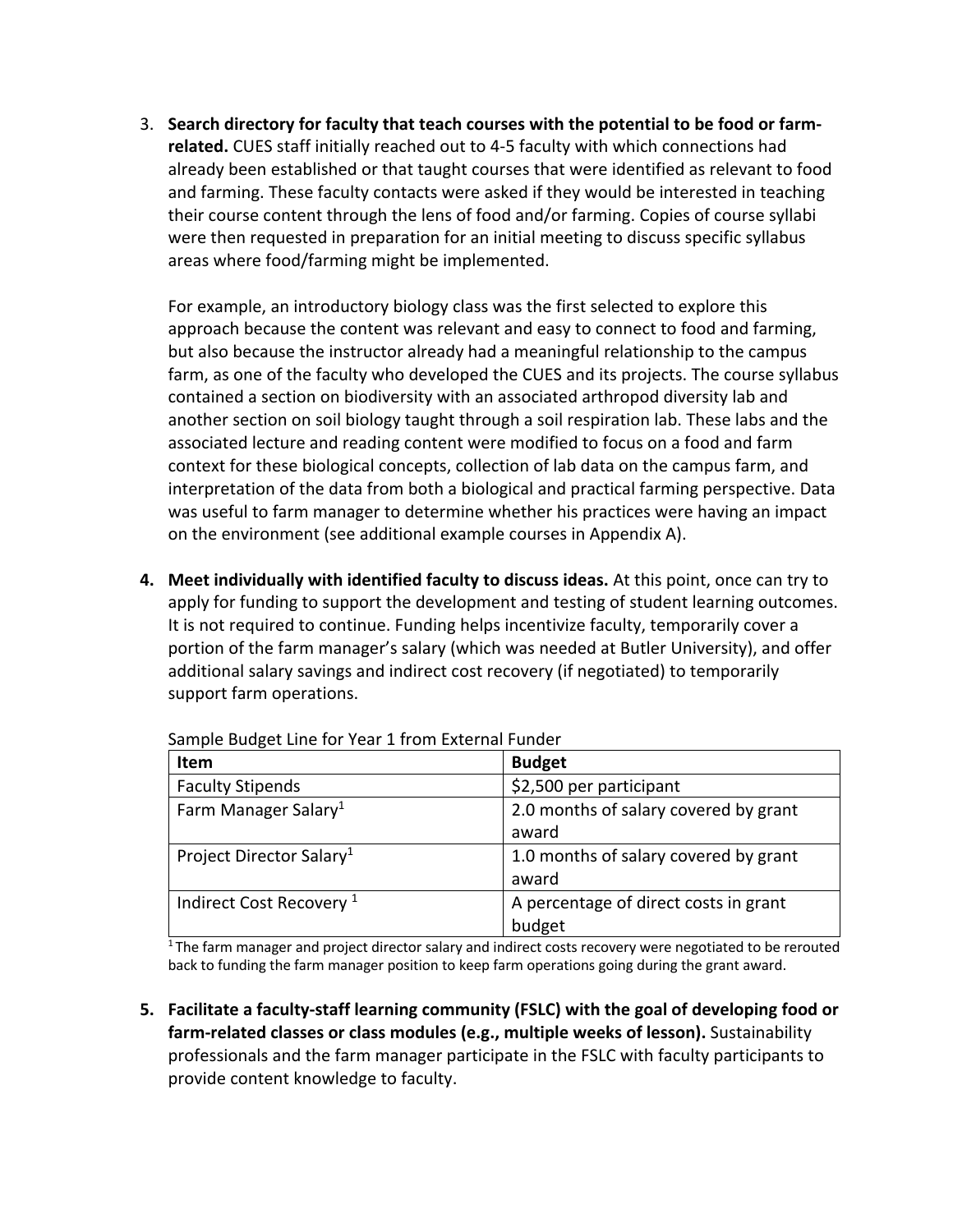FSLCs are small multi-disciplinary groups of university faculty and staff that meet regularly to discuss a professional development topic of interest with an eye to the ultimate beneficiaries; students (Cox & Sorenson, 1999). The intentional inclusion of staff in the traditional faculty learning community (FLC) format breaks down hierarchical silos, strengthens the academic community, creates opportunities for innovative living lab projects, and integrates curricular and co-curricular programming. The goals of the FSLC were to: (1) create learning opportunities for students that enhance place attachment, sustainability meaning making of a place, environmental science literacy, and civic mindedness, (2) build faculty confidence in the scholarship of teaching and learning (Richlin & Cox, 2004), and (3) establish campus farms as spaces for learning and collaboration that are integral to the lifeblood of the campus community (see Angstmann et al. 2022 for the FSLC curriculum that was utilized).

- **6. Implement and assess curriculum impacts on student learning.** Do not skip this step! Being able to show that the farm space is required for the success of a specific number of classes and that the use of the farm is beneficial to student learning outcomes is important. Assessment metrics included: number of students impacted annually, number of different courses and disciplines using the campus farm as a curricular space, faculty collaboration and networking (surveys to FSLC participants), and student learning outcomes related to place attachment, situated sustainability meaning making, environmental science literacy, and civic mindedness (Williams & Vaske, 2003; Kudryavtsev et al. 2012; Liang et al., 2018; and Steinberg et al., 2011, respectively).
- **7. Require a cross-disciplinary poster session.** CUES staff found it was important to raise the profile of these classes as much as possible. An end-of-semester poster session to which we invited all of campus, including Administration, was a great way for students to reflect upon and solidify their learning while also exemplifying impact of the campus farm to the curriculum.
- **8. Encourage faculty to continue using the farm and advocating for its presence on campus.** All of our faculty collaborators were asked to advocate when they could for the campus farm. More specifically, faculty were asked to reflect on their teaching in their annual review including, how using the campus farm has enhanced their teaching and outcomes and future ideas for including the campus farm in future curriculum.
- **9. Continue to engage new faculty and support them as they create curriculum.** This includes a regular workshop series with sessions hosted by campus sustainability professionals, farm manager, and faculty champions and presentations of class activities and outcomes at Butler's annual faculty conference, Celebrations of Innovations in Teaching and Learning.
- **10. Find ways to unite farm-situated curricula to further bolster long-term support for farm operations.** Our efforts to build cross-disciplinary curriculum across campus resulted in nearly a dozen courses teaching their disciplinary content through the lens of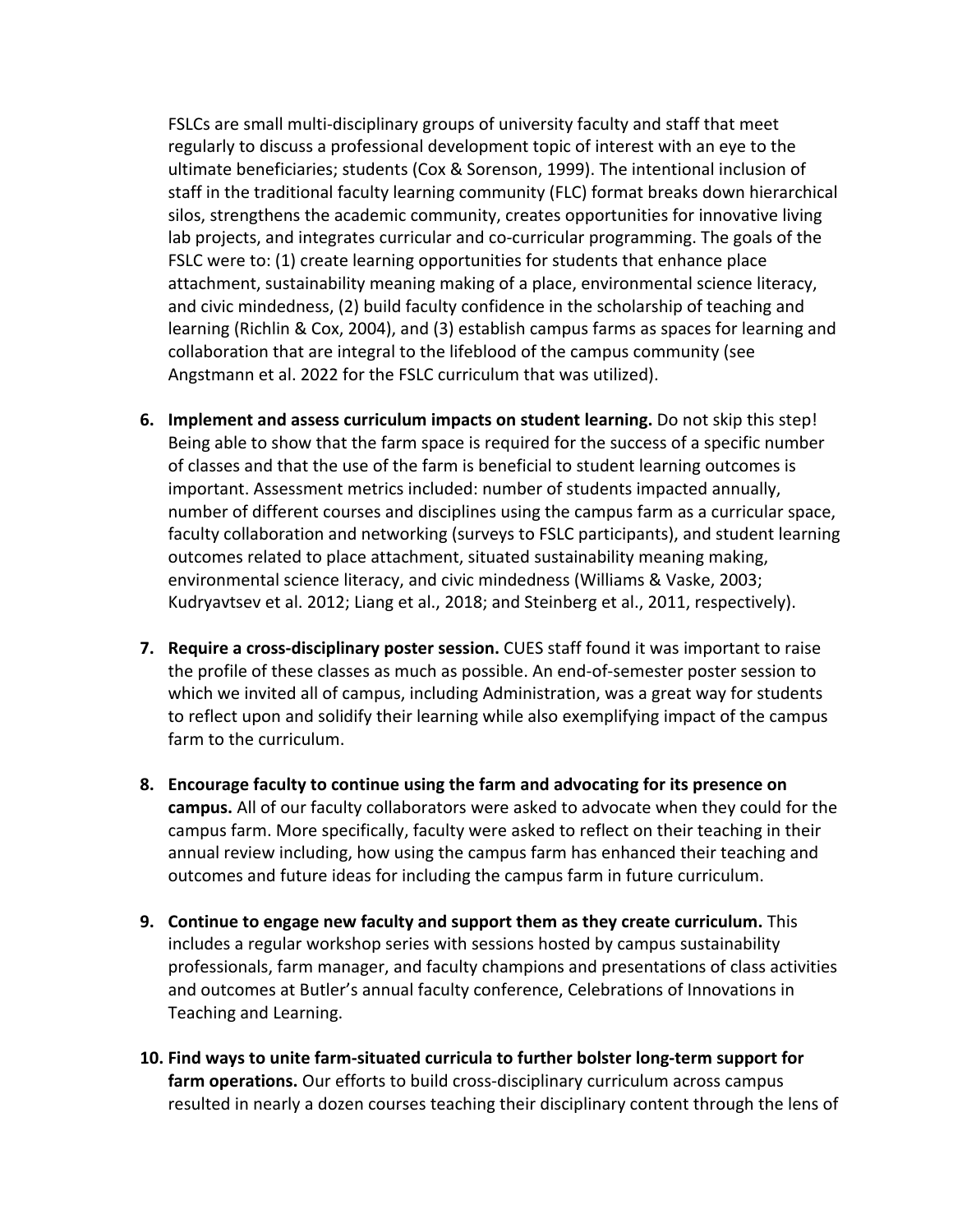food and farming. This resulted in the creation of an Applied Local Food Systems minor where students learn about the role of local food systems in solving food system challenges through varying disciplinary approaches. The minor culminates in a year-long internship with a local food or farm organizations, providing much-needed labor support to local farms and co-creating projects to address local food system challenges.

## **Outcomes**

At two points during this approach, University Administration was faced with a choice to either fund the farm or experience a loss of grant funding or courses offered. The first choice occurred when we received a grant award from the National Science Foundation in 2016, but didn't have funds to support farm operations on which the grant award relied upon. The second choice occurred when the extent of the food- and farm-related curriculum was presented to Executive Council in 2019 with a request to support the farm as grant funding was coming to an end.

With the first, the Provost and Dean of Liberal Arts and Sciences gifted annual funds and redirected indirect costs return and salary savings from the grant award to keep the farm operational for the duration of the 3-year grant. The 3-year grant resulted in ten classes working with the campus farm space annually, creating leverage for a second, more permanent ask. During this second monetary ask, the Provost was impressed by the number and disciplinary breadth of classes reliant upon the farm space (16) and began work to incrementally add to the farm's budget (approximately \$10,000 annually) until the farm was fully funded. Luckily, the farm received a second 3-year grant award for curriculum development in 2019. So, indirect costs and salary savings were used to temporarily support the financial needs of the farm, while the \$10,000 annual budget increase was phased in to create a permanent budget.

Ultimately, this approach resulted in the following successes:

- The farm manager's salary, which was revenue and grant-funded, became 100% University-funded. This leaves sales revenue to support student interns and supply needs.
- The number of classes using the farm increased from zero to 16, in 11 disciplines (biology, chemistry, environmental studies, communication, education, marketing, religious studies, pharmacy, political science, art history, and English).
- With these classes, an Applied Local Food Systems minor was created that also meets two core requirements and culminates in a year-long internship with community food organizations. This provides meaningful experiences for students will providing muchneeded labor to local food organizations (mostly urban farms).

#### **References Cited**

AASHE - Association for the Advancement of Sustainability in Higher Education. Sustainability Tracking, Assessment, and Rating System. *Association for the Advancement of Sustainability in Higher Education* (2018). Available at: https://stars.aashe.org/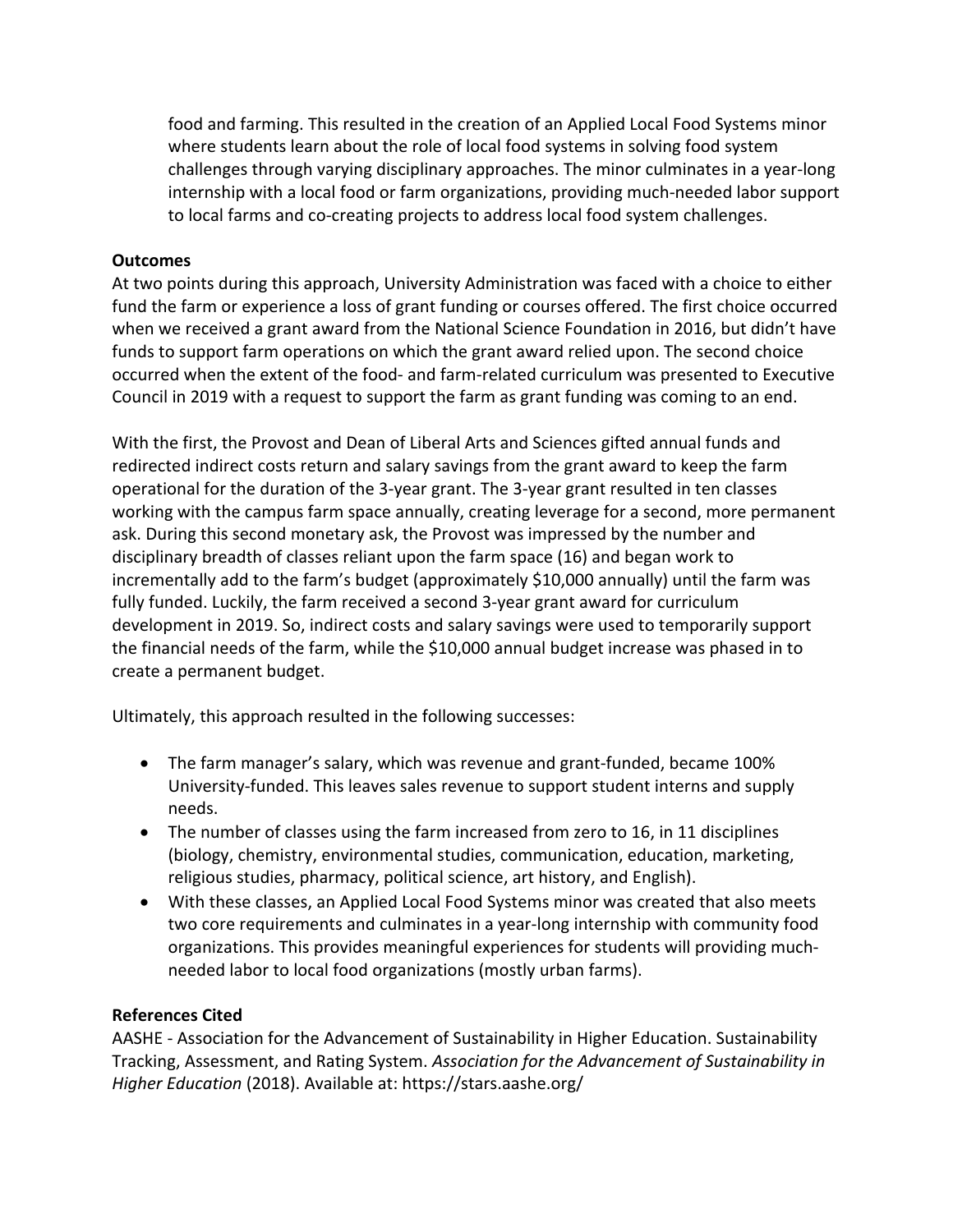Angstmann, J.L., Fore, G.A., Williamson, F.A., Sorge, B.H. (in review). A Food-Themed Cross-Disciplinary Faculty-Staff Learning Community Enriches Place-Based Experiential Learning Curricula. *Association for the Advancement of Sustainability in Higher Education.*

Cox, M. D., & Sorenson, D. L. (2000). 7: Student Collaboration in Faculty Development: Connecting Directly to the Learning Revolution. *To Improve the Academy*, *18*(1), 97-127.

Galt, R. E., Clark, S. F. & Parr, D. Engaging values in sustainable agriculture and food systems education: Toward an explicitly values-based pedagogical approach. *J. Agric. Food Syst. Community Dev.* **2**, 43–54 (2016).

Kudryavtsev, A., Krasny, M. E., & Stedman, R. C. (2012). The impact of environmental education on sense of place among urban youth. *ECOSPHERE, 3*(4), 1-15.

LaCharite, K. Re-visioning agriculture in higher education: the role of campus agriculture initiatives in sustainability education. *Agric. Human Values* **33**, 521–535 (2016).

Liang, S. W. *et al.* A nationwide survey evaluating the environmental literacy of undergraduate students in Taiwan. *Sustain.* **10**, 1730 (2018).

Parr, D. M. & Trexler, C. J. Students' Experiential Learning and Use of Student Farms in Sustainable Agriculture Education. *J. Nat. Resour. Life Sci. Educ.* **40**, 172 (2011).

Richlin, L., & Cox, M. D. (2004). Developing scholarly teaching and the scholarship of teaching and learning through faculty learning communities. *New directions for teaching and learning*, *2004*(97), 127-135.

Steinberg, K., Hatcher, J. A., & Bringle, R. G. (2011). A north star: Civic-minded graduate. *Michigan Journal of Community Service Learning, 18*(1), 19-33.

Williams, D. R., & Vaske, J. J. (2003). The Measurement of Place Attachment: Validity and Generalizability of a Psychometric Approach. *Forest science, 49*(6), 830-840.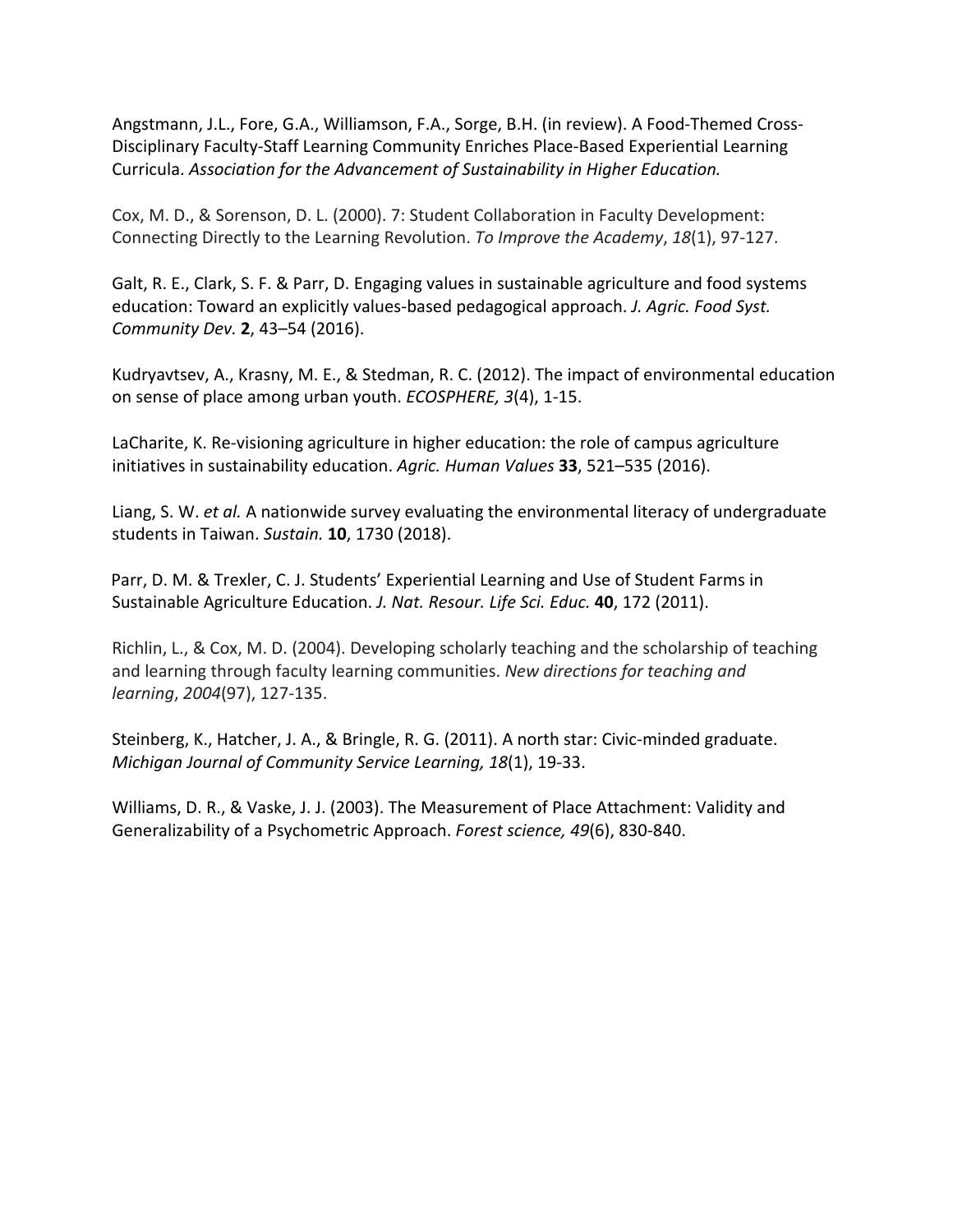**Appendix A.** Examples of course topics that engage with the campus farm and other community farms.

## 1. Environmental Studies

What factors contribute to diverse farmer perspectives on policies, practices, and perceptions of food production and consumption for establishing sustainable local food economies? Students read, reflect, and discuss Michael Pollen's *The Omnivore's Dilemma* to become familiar with food system issues. They also examine the environmental impact of their food consumption via a carbon footprint exercise. Utilizing ethnographic methods at the campus farm and other local urban farms, students localize readings and discussions to answer the driving question. Qualitative data are interpreted using course concepts culminating in a research paper and presentation. Engagement with local farms better prepares students for their required internship experiences and their future careers.

## 2. Advanced Ecology

How do sustainable farming practices alter ecosystem function, in particular soil carbon (C) storage, pools, and fluxes, and what are the socio-ecological (dis)advantages of incorporating agroecosystems into an urban landscape? Students build upon what they learn in course lectures and from prior courses, such as introductory biology, to design and conduct hypothesis-driven research at the campus farm and adjacent prairie on soil C and controls of moisture and temperature. Students write a final report, present at the cross-disciplinary poster session, and contribute to a multiyear soil archive used in faculty research to quantify long-term soil ecosystem function in urban agriculture systems.

## 3. Teaching Science and Social Studies Methods for Middle Childhood

Pre-service education students, in collaboration with  $4<sup>th</sup>$  graders at an Indianapolis Public School and the Butler campus farm, design and implement a curriculum guide—using the 5E instructional model<sup>74</sup>—that utilizes project-based inquiry and active experimentation based on learned content about scientists and their experimental contributions to botany and gardening. Participating 4<sup>th</sup> graders explore scientists and eras of time including but not limited to Squanto's "Three Sister" planting method, plant identification inspired by Theophrastus, and Katherine Esau's plant anatomy. Pre-service students test lessons with 4<sup>th</sup> grade students at the campus farm and engage in reflective practice as they adapt their lessons. This project gives pre-service teachers a deep understanding of curricular design and pedagogical awareness, expose young learners to environmental science concepts and botanical/agricultural history, and result in publicly available lessons for grades 3-5.

## 4. Marketing Strategy Capstone

With a growing consumer movement to "buy local" and an increased awareness of socioenvironmental issues in the global food system, opportunities arise for new business players that appeal to these concerns, from local farmers' markets to behemoths such as Whole Foods. In this 3-week module, students scrutinize the question "What are current issues and trends in the food industry and how are fundamental economic theories—such as "bigger-is-better" economies of scale— challenged within the food value chain?" Using industry and issues